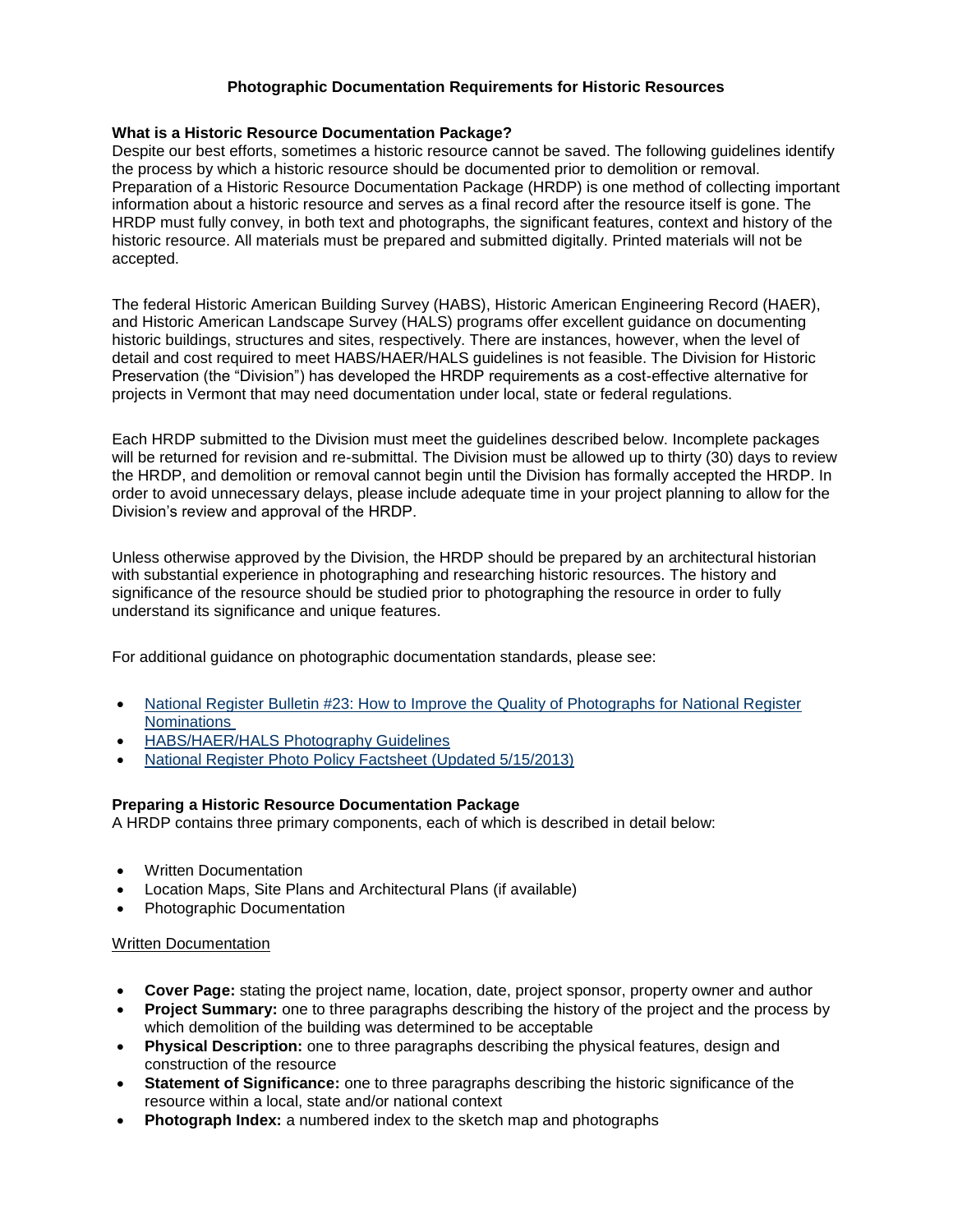## Location Maps, Site Plans and Architectural Plans

- **Location Map:** A map with the location of the property clearly indicated
- **Sketch Plan:** a site plan of the property showing all structures and significant landscape features (keyed by number to photographs and the Photograph Index)
- **Architectural Plans:** Include floor plans, elevations or other documentation of the resource if these materials are available. These can be historic and/or contemporary documents.

### Photographic Documentation

Types of Images:

- Present day views of the historic resource and surrounding area
- Digital scans of historic photographs, drawings, and/or paintings (if available).

### **Coverage**

Photographs should be taken of the overall property and the exterior and interior (if historically important) of each resource on the property, including old and new outbuildings. The number of interior and detail views will depend on the significance of those aspects of the resource(s).

The following photographs should be taken to document the property:

## **Setting**

- Views of the overall setting of the historic resource(s), e.g. fields and forest surrounding a farm complex, a streetscape of buildings in a village, etc.
- Views of the historic resource in its immediate surroundings, showing the relationship of the resource to neighboring resources
- Aerial views when available (an adjacent hill or tall building may provide an aerial vantage point, or a Google Earth view)
- Views of significant landscape features, e.g. tree-lined approaches, stone walls, formal gardens, etc.

### **Exterior Views**

- Full views of each side of the historic resource
- Views of important details, e.g. cupolas, steeples, porches, doors, decorative brickwork etc.

### **Interior Views**

- Overall views of important interior rooms, e.g. courtrooms, formal parlors, historic kitchens, etc.
- Views of important interior features, e.g. staircases, fireplaces, ceiling medallions, exposed structural framing, etc.
- Views of significant interior details, e.g. door hardware, light fixtures, industrial machinery, handgrained trim, etc.
- Views of people using the building.

### **Photographic Formats**

All photographs must be prepared in accordance with the following guidelines, which are based on the [National Register Photo Policy Fact Sheet \(Updated 5/15/2013\).](https://www.nps.gov/subjects/nationalregister/upload/Photo_Policy_update_2013_05_15_508.pdf)